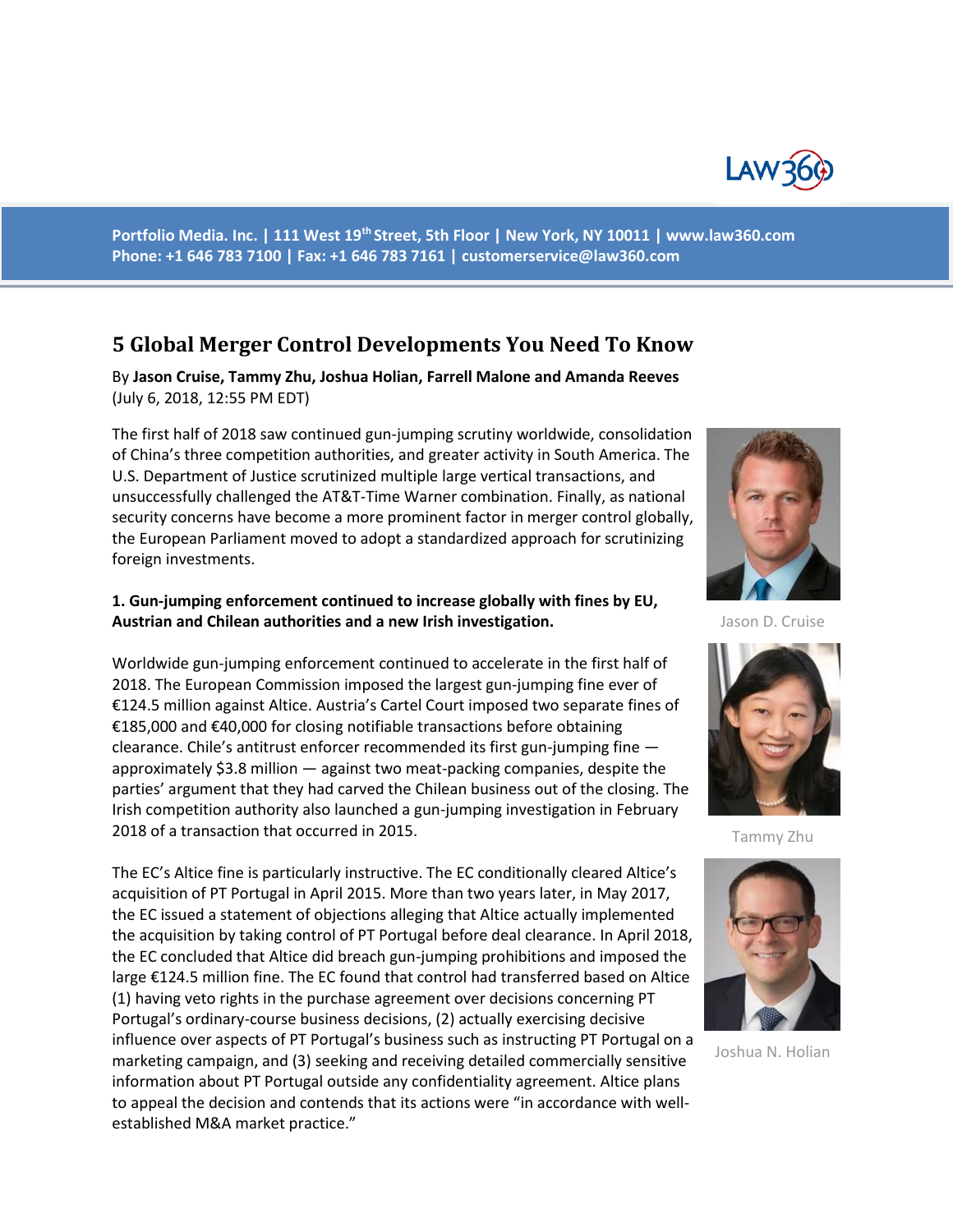Gun-jumping enforcement is active and evolving. The enforcement actions above can be contrasted with the European Court of Justice's

May 2018 decision overturning the Danish competition authority's gunjumping determination in EY Denmark's acquisition of KPMG Denmark. The ECJ found that KPMG Denmark did not gun-jump by giving notice to terminate its cooperation agreement with KPMG's international network (effective ten months after the date of the notice) because this action did not breach the EU standstill obligation or contribute to a change of control of KPMG Denmark.

#### **2. China consolidated its antitrust enforcers into a single agency.**

China's three antitrust agencies consolidated into one agency this year. The new State Administration for Market Regulation (SAMR) will handle the responsibilities of the three previous antitrust agencies — the Chinese Ministry of Commerce (merger review), the National Development and Reform Commission (pricing conduct) and the State Administration for Industry and Commerce (nonprice conduct). The SAMR commenced operations in April 2018, led by Zhang Mao. Zhang most recently oversaw the SAIC, which pursued investigations ranging from tire company rebate programs to alleged bribery by global pharmaceutical companies. Integration is scheduled to be complete in September 2018. Because of transitions to new case handlers, required sign-offs from new leadership, and physical office moves, Chinese merger clearances may involve delays as the new agency completes its transition.

There is some expectation that the consolidation may strengthen Chinese competition law enforcement. Possible developments include (1) more common sharing of merger control filing materials and information with the antitrust conduct enforcers, (2) new confidentiality rules for merger control materials, and (3) greater enforcement activity based on more substantial combined resources and coordination.

# **3. South American merger enforcement grew as Argentina adopted a pre-merger clearance regime and Chile blocked its first merger.**

South American competition authorities, including in Argentina and Chile, gained new merger control tools and increased enforcement.

Argentina is the latest South American country to adopt a pre-merger clearance regime. A new law sets up an independent National Competition Authority to operate as a self-governed leg of the executive branch. Transactions involving combined party revenues in Argentina above approximately \$83.3 million will require pre-closing filings and approval. Filings will be made public, and third parties may file objections. Deals will be analyzed based on harm "to general economic interests," which could include objectives beyond consumer welfare, such as producer welfare and national economic growth. The agency will have an initial 45-day period to review a transaction once submitted, and another four months to issue a decision if it identifies potential competition issues (this period may be suspended while the parties prepare responses to the agency's information requests). The pre-merger clearance regime is expected to take effect June 2019, one year after the establishment of the new competition authority.



Farrell Malone



Amanda Reeves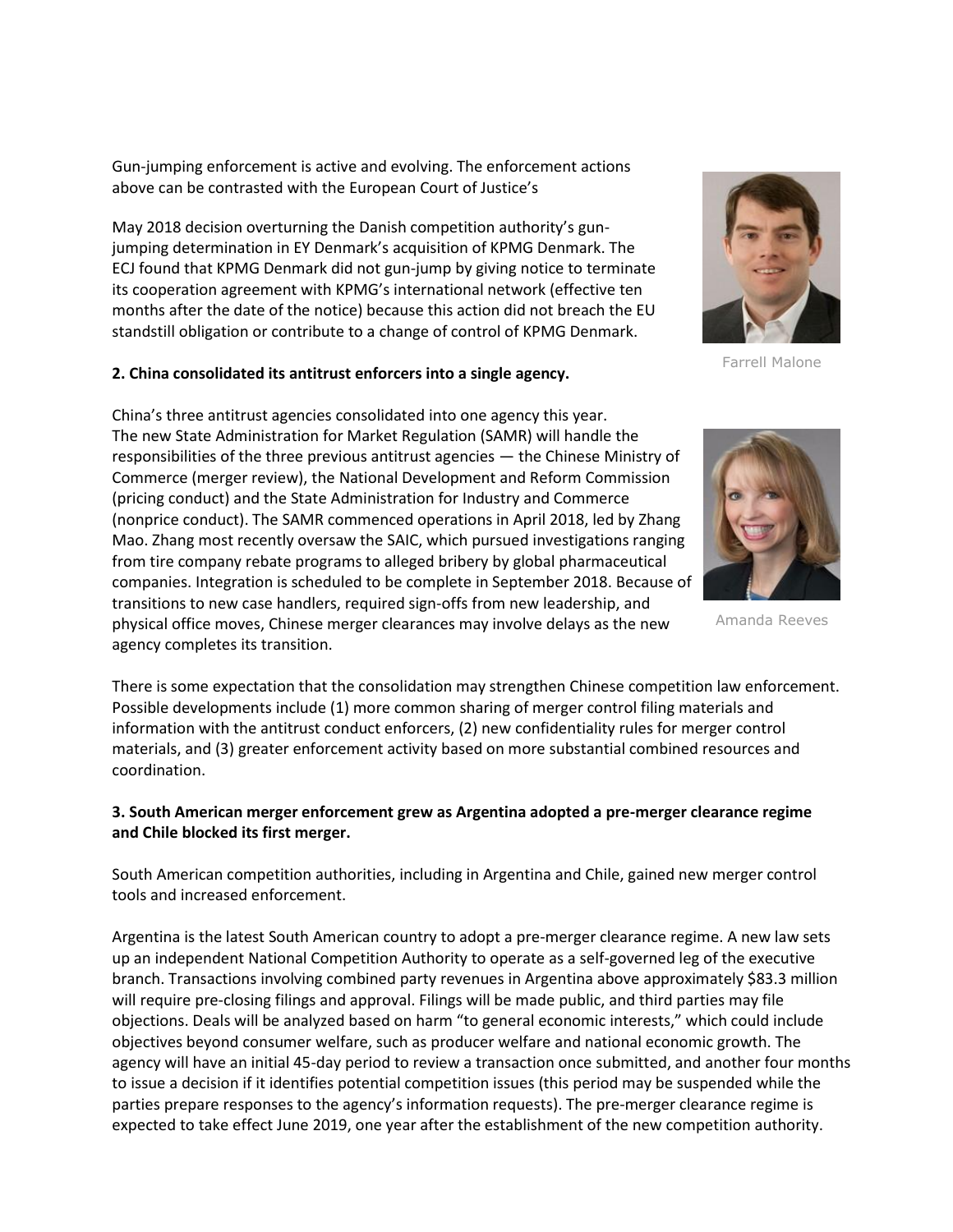In addition, Chile's new competition authority, in its first year of operation with a new pre-merger clearance regime, unconditionally approved more than 30 transactions, subjected five transactions to conditions, and blocked one deal — a combination of two of the top three Chilean baked goods suppliers, Ideal and Nutrabien. In that investigation, the agency claimed that the companies would have had a 75-80 percent share in a market for sponge cakes, biscuits and alfajores. After two commissioned market surveys, reports by multiple economists, customer and competitor submissions, consultation with the EC's former chief competition economist, and a 128-page report by the Chilean merger division chief, the Chilean authority blocked the deal. To address the agency's concerns, the parties offered to launch new products, regulate the price and quality of certain products, and restrict advertising investments for two years, but the agency rejected the offer, reasoning that these behavioral remedies were only temporary, might deter entry and required substantial compliance monitoring.

# **4. United States enforcers scrutinized vertical mergers in media and health care, but with an important setback.**

The U.S. Department of Justice began 2018 with pending investigations or challenges of three large vertical transactions: AT&T-Time Warner, CVS-Aetna and Cigna-Express Scripts.

In AT&T-Time Warner, the DOJ initiated litigation in November 2017 that continued with a trial in the first half of 2018. While this was the first time in 40 years that the DOJ took a vertical merger case to trial, DOJ Assistant Attorney General Makan Delrahim stated that the challenge did not signal hostility to vertical combinations in general. The DOJ's principal theory of harm was that the transaction would allow AT&T to profitably increase the price of Time Warner television program content to AT&T's television distribution rivals. After a full trial, the district court rejected the DOJ's claims in June 2018. The court disagreed with the contentions that Time Warner provides "must have" content that would enable AT&T to extract higher prices from rival distributors and that AT&T would have an incentive to withhold Time Warner's content from other distributors. The AT&T outcome may improve the U.S. merger clearance outlook for vertical transactions.

# **5. The European Union moved toward a unified framework for evaluating foreign investments in targeted industries.**

A committee of the European Parliament voted in May 2018 in favor of a bill to create a unified framework among EU member states to evaluate transactions that involve foreign investments in the EU, paving the way for full Parliament votes and talks with the European Council and EC. The bill proposes to (1) enable — and possibly require — the EC and member states to conduct a standardized national security screening on foreign investments in certain sectors such as automobiles, biomedicine, finance, data analysis, energy and other critical technologies, (2) require member states to immediately inform the EC and other member states about foreign investments that they are screening, and (3) allow the EC to issue nonbinding opinions on these foreign acquisitions.

Transaction parties are already incorporating deal mechanisms to account for possible additional scrutiny in Europe, including (1) foreign investment clearance as a closing condition or basis for a breakup, fee, (2) commitment to structural and behavioral commitments fixes in order to obtain foreign investment clearance and (3) additional time for obtaining global regulatory approvals.